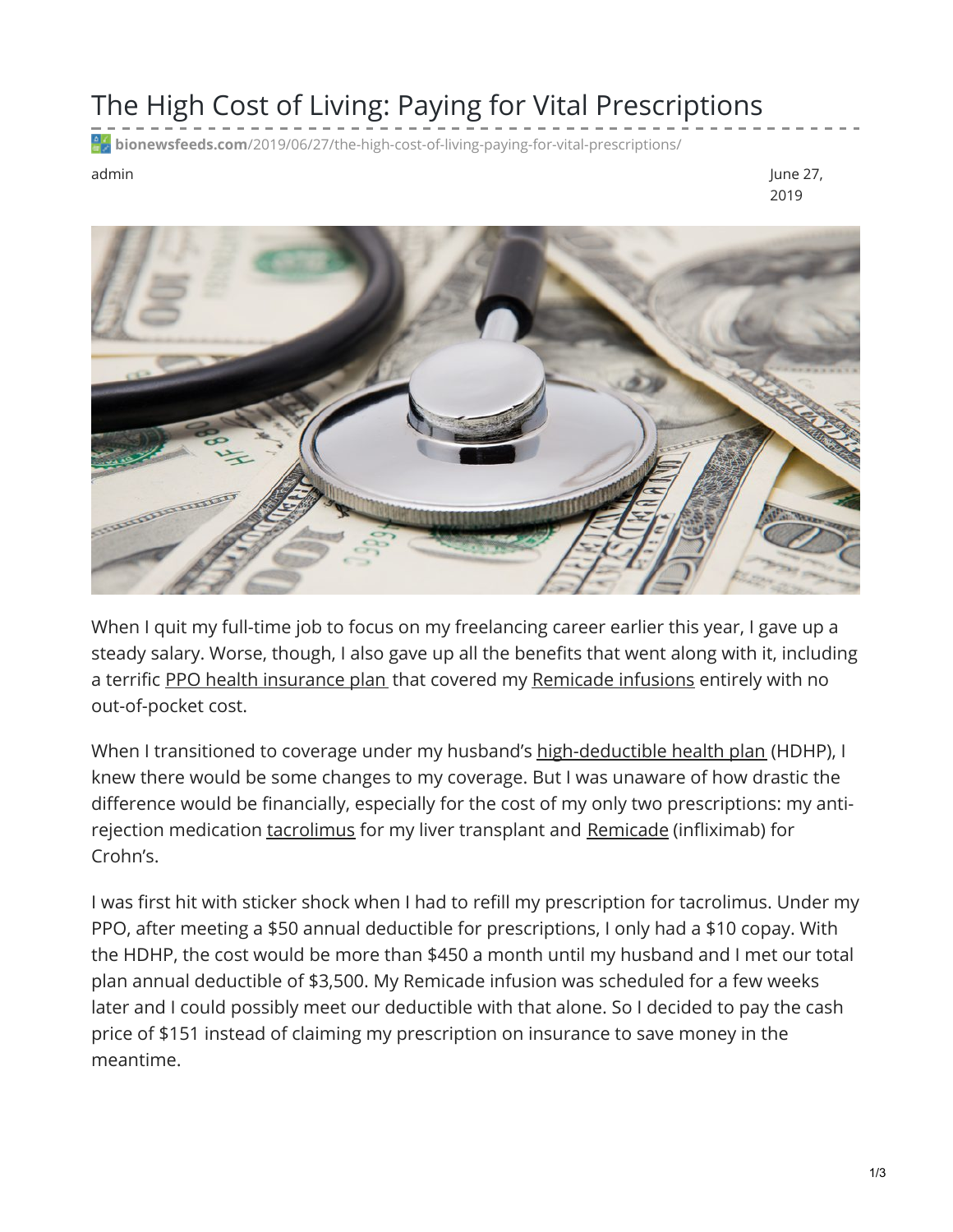Based on past insurance claims, I knew my provider charged around \$4,700 per Remicade infusion. Because the price included both the medication and the infusion service, I was unsure how my new insurance would cover the claim. I was confused by the information I found online, so I called customer service to avoid getting blindsided by having to pay anything at my appointment.

I wasn't very confident with the insurance rep's quote of a \$70 office visit copay for the infusion, so I contacted my doctor's billing office. The billing representative wanted to confirm her answer with her manager and told me she would have the manager call me back. The billing manager never called before my appointment, and the infusion nurses didn't have instructions to collect payment from me. They told me not to worry until I received a bill. A couple of weeks later, I did.

Based on the \$2,900+ bill, I finally understood that insurance wouldn't cover any of the cost for the infusion until we met the deductible. Because we had already paid a portion of the deductible for the year, the infusion pushed us so far over the \$3,500 amount that I only had a 10 percent copay for some of the charges.

Our health savings [account](https://www.healthcare.gov/glossary/health-savings-account-hsa/) (HSA) only had about \$600 in it, and I immediately deposited \$3,000 into it to pay for the bill. A couple of days after I made the deposit, I received a call from my doctor's billing office. I was expecting the representative to ask for full payment, but instead she asked if I was enrolled in the Janssen [CarePath](https://www.janssencarepath.com/referee) program to help pay for the Remicade.

CarePath provides resources and financial assistance for patients who are prescribed one of the many Janssen [medications](https://www.janssencarepath.com/patient/important-safety-information), including Remicade and Stelera [\(ustekinumab\)](https://www.stelarainfo.com/), and who meet certain criteria. First of all, the patient's healthcare provider must participate in the program. As a registered provider, doctors are assigned a care coordinator who can assist with reviewing patients' healthcare coverage, billing and reimbursement, and coordination with specialty pharmacies and infusion centers.

Patients can then enroll in the program if they have commercial or private health insurance. Individuals receiving Medicare, Medicaid, or some other form of government-funded health programs, and those who lack any coverage are ineligible for assistance, but CarePath provides information to help them find other [resources](http://janssenprescriptionassistance.com/) for help.

Reimbursement varies by medication, so I can only speak about my experience with Remicade. Under the program, patients pay \$5 for the cost of the medication and CarePath pays the remainder with an annual maximum benefit of \$20,000. Only the prescription costs are covered, so the patient is responsible for all other infusion-related costs. For me, more than 92 percent of my bill was for Remicade; thus, the savings I received was tremendous.